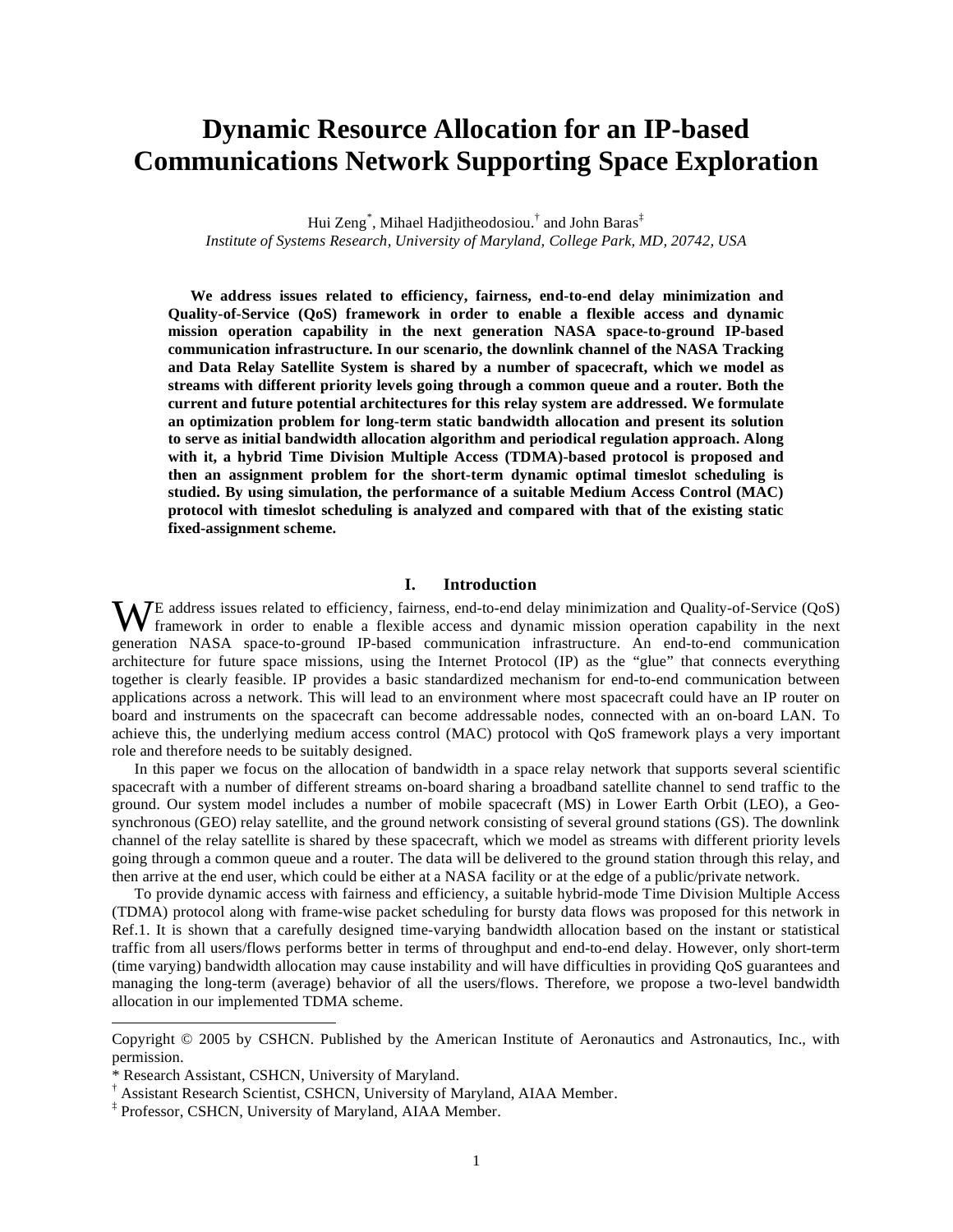For a more well-coupled framework with per user/flow average bandwidth management, we derive our longterm bandwidth/rate allocation problem from the model discussed by Kelly in Ref.2, and incorporate ideas from other work.<sup>3,4,5</sup> In addition, for instantaneous bandwidth management, we incorporate ideas from some recent work<sup>6,7,8</sup> to formulate the short-term timeslot assignment problem and find the solution for optimal timeslot scheduling.

The paper will be organized as follows: Section II introduces the network architecture. Section III briefly describes the hybrid-mode access protocol. Section IV proposes the architecture of our two-level bandwidth allocation. Then Sections V and VI present the formulations and solutions of long-term and short-term bandwidth allocation, respectively. Section VII shows the simulation results and gives some discussions. Finally Section VIII summarizes our conclusions.

## **II. Network Architecture**

## **A. Scenario Design**

Most ESE missions either use the NASA Tracking and Data Relay Satellite System (TDRSS)<sup>9</sup> for relaying data to the ground or can communicate directly with certain NASA (or other) ground terminals. TDRSS consists of 7 satellites in geostationary orbit around the globe that relay data from satellites in Low Earth Orbit (LEO) and Medium Earth Orbit (MEO) to ground facilities at the White Sands Complex in New Mexico, and Guam. The satellites have the capability to forward and return data in the S and Ku bands at speeds of up to 300 Mbps in the Ku band. These systems were developed in the 1970's and have been heavily used over the past two decades. A new generation of TDRS satellites (called TDRS-H, TDRS-I, and TDRS-J) has recently started to augment the older system and provides additional capacity for users. This new generation TDRS satellite has the additional capability to relay data in Ka-band at up to 300 Mbps without modifications to the ground stations, and up to 800 Mbps with ground station modifications. A new tunable, wideband, high frequency service offered by the 15-foot antennas provides for the capability of these high data rates.

In the architecture shown in Fig. 1, large numbers of spacecraft share the downlink channel of TDRS or other relay satellite system to the ground station, which can provide single access for high data rate channel (up to hundreds Mbps) per TDRS satellite. TDRSS has a Single Access (SA) and Multiple Access (MA) Capability using Spatial Diversity. The total end-to-end architecture is known as the Space Network (SN). Further details about the TDRSS operation and SN can be found in the Space Network Users Guide $10$ , and it is beyond the scope of this paper.

It is important to note that although we start by considering a GEO relay satellite similar in architecture to TDRSS we are not focusing on the details of the current TDRSS nor are we trying to modify or improve on that design. We are looking into the concept of optimizing future relay systems



**Figure 1. Architecture of multi-access for the downlink channel of relay satellite** 

which could be the next generation of NASA owned relays or other systems that share NASA but also commercial traffic.

For simplification, we consider only one GEO relay satellite to avoid the issues of handover and routing. Those issues along with reliability will be addressed in later work.

The ground station receives the scientific data from all the spacecraft via the TDRS link but also acts as Network Control Center (NCC) performing the bandwidth allocation under certain QoS guarantees by collecting the reservation/dynamic access and statistical information from the data transmission link. We mainly consider LEO spacecraft in orbits common to Earth Observation Science (EOS) missions, and only consider the zone where the spacecraft are in the coverage of TDRSS. Since the orbits of mission spacecraft are known, we know the exact time they "join" (enter the coverage zone) and "depart" (leave the coverage zone) the zone.

The uplink is from the ground station to spacecraft through the TDRS satellite, operated in TDM broadcasting mode. It is used by the ground station to notify all users the bandwidth allocation for downlink. The downlink is the data link, from the users (spacecraft) to ground station through the TDRS satellite. This link has much larger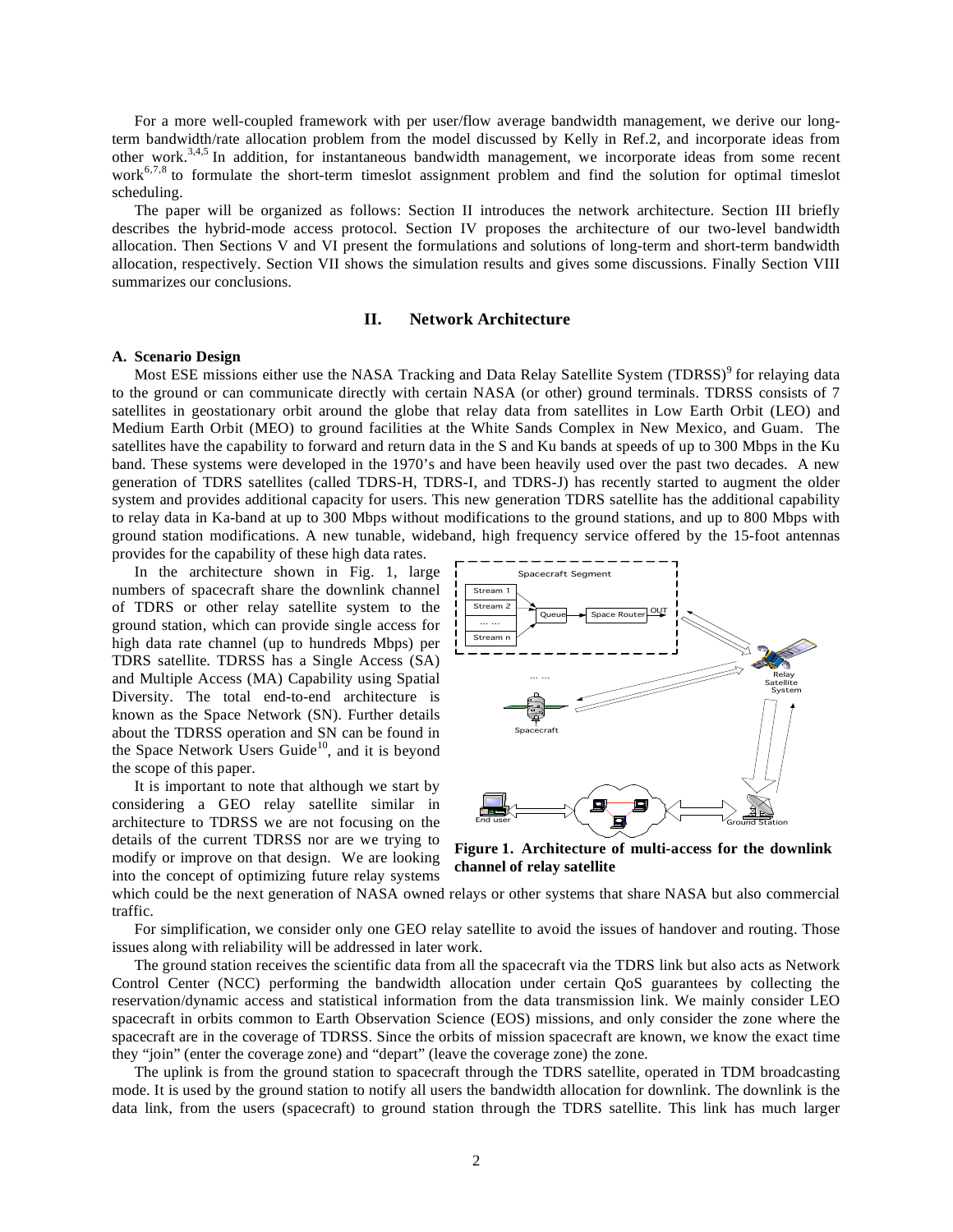bandwidth, and we need to focus on how the spacecraft can share this dynamically. In the current mode of operation this is done using a static-TDMA process using a priori reservations. There is some Multiple Access capability in the new TDRS but this cannot really support dynamic, on-demand operation.

## **B. Traffic Sources**

We still adopt the multi-state multi-mode traffic source model proposed in Ref.1. The traffic model works as follows: In a specific state, at the beginning of each small period, the active data rate is randomly chosen from two modes by their active probabilities. Then the generator keeps generating source packets in this active data rate during the following period. All these parameters can be set or changed.

We model all the instruments on-board spacecraft in the above way. Several traffic sources are using a common queue with priority queuing. The priority levels are assigned according to their data rate, and the instrument with the highest data rate has the highest priority. Of course the priority levels also can be assigned by other rules, for example, the importance of data. The source traffic generated from one spacecraft is relatively bursty and unpredictable. One modification for the multi-mode multi-state traffic models is that the periods could be exponentially distributed instead of being fixed.

We also need to consider other types of traffic model. For example, since some on-board instruments only generate traffic at constant rate and for part of the time, we could use a Constant Bit Rate (CBR) traffic generator

model for some instruments. We are using our own multi-state-multi-mode traffic generators to emulate this instrument traffic that include a Poisson-distributed traffic generator and CBR traffic generator.

# **III. Hybrid-Mode MAC Protocol**

As shown in Fig. 2, we are using a simple hybrid-mode MAC protocol in our scenario. All active spacecraft are using the common downlink channel to send packets to the ground station (NCC). There are request sub-channels in this downlink channel and feedback in control link for bandwidth reservation.

The whole channel is divided into a number of



**Figure 2. Hybrid-Mode MAC Protocol** 

identical sub-channels. A fixed number of these sub-channels are allocated for the static slots and the rest are using for reservation-based slots. This hybrid-mode can guarantee the minimal bandwidth for each user (spacecraft) while assigning reservation channels dynamically for optimum performance.

# **A. Triple Request**

Every traffic source will be provided with a guaranteed QoS in terms of its triple request: LR (Lower Resource), TR (Targeted Resource) and UR (Upper Resource). Intuitively, the LRs and URs are the minimum and maximum bandwidth assignments to fulfill the data delivery for every connection according to the different requirements. And the TRs are the expected bandwidths to "better" satisfy the QoS requirements of the connections in some sense based on the estimation of the traffic behaviors. Here the "better" means: below the TR, the traffic source is very eager to get more bandwidth assignment if the price is payable; while some way beyond the TR, additional bandwidth assignment is not that in need any more considering the price. In other words, the TR is a measure to describe the start point of the turning zone.

## **B. Access Control Algorithm**

Reservation mini-slots are used for access requests from new users. In the demands, according to the different requirements, every traffic source will provide its triple request: LR, RR and UR, and its priority level and weight when trying to get access to the broadband satellite network. Certainly, for some types of traffic sources, three parameters might be redundant and therefore could be combined. This framework is similar to the studies presented by Hung<sup>3</sup> and BoD protocol<sup>4</sup>, but has a different parameter model.

The access control algorithm will be performed as following: the new user will be admitted only if the sum of the LRs of all active users is less than or equal to the total bandwidth of the broadband channel. After admitted to the network, every stream will be assigned new triple: LR, PR (Projected Resource) and UR. The stream will be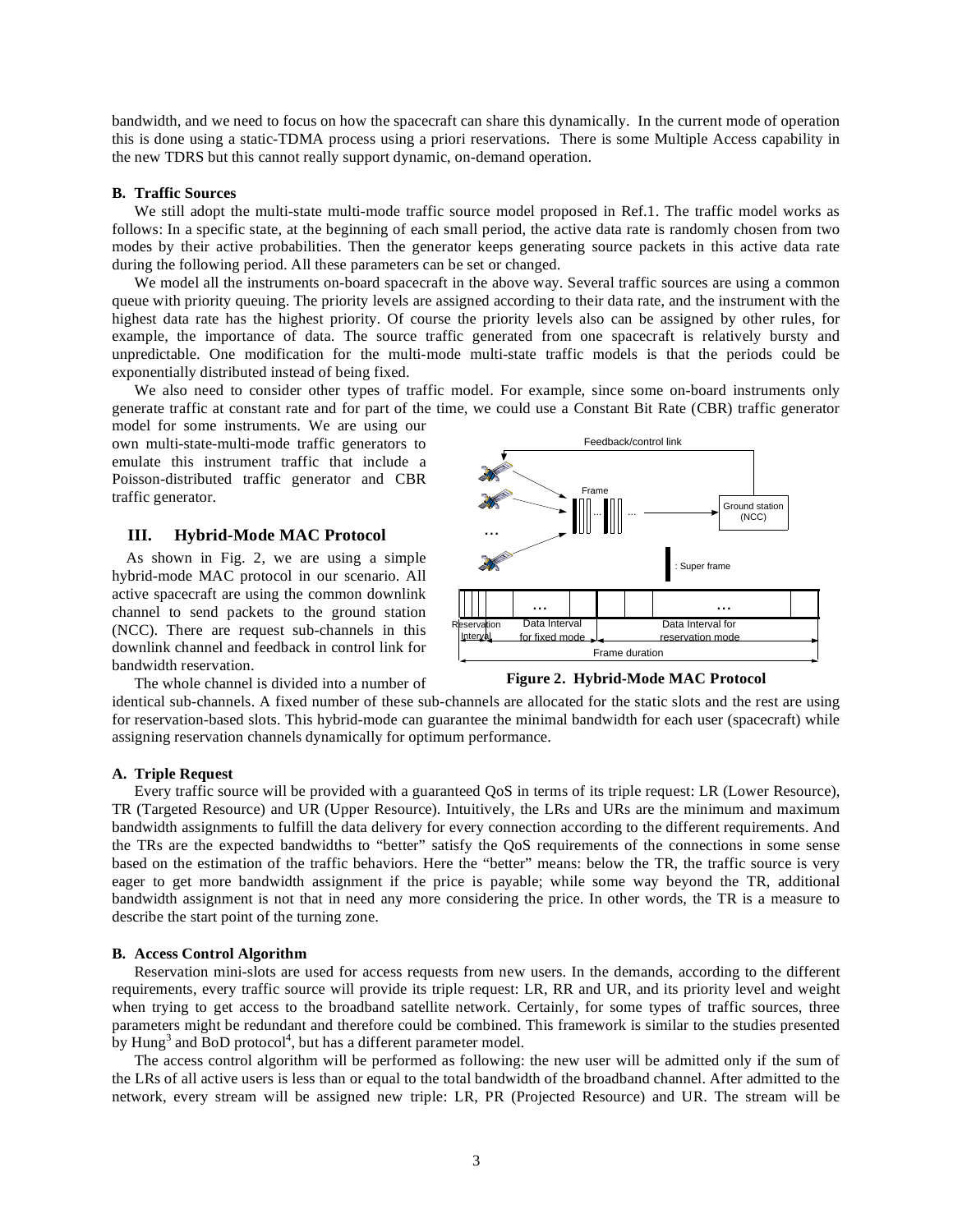allocated its PR as a sum of LR and a best-effort share from the rest available bandwidth. The best-effort share will be assigned according to fairness and efficiency by solving an optimization problem. We will present the detailed problem formulation and results in the following Sections.

## **C. Bandwidth Request Track**

Estimation of "future" traffic demands from users. One-step forward linear estimation bases on n-step previous and current information.

Since, the RTD is approximately 480ms or more it cannot be ignored. We chose RTD as the maximum round trip delay during the whole operating time. Typically the frame duration  $T_f$  is set to equal RTD. In our case, however, to support the data rate as high as 200Mbps, it is impossible to let  $T_f = RTD$ . So, we can set M·T<sub>f</sub> = RTD, where M is a given integer. Then, when a user sends a request or makes a transmission attempt in a specific frame, say the frame k, it will know the feedback from uplink before the same slot in the frame  $(k+M)$ .

The ground station (NCC) broadcasts the feedback packets to spacecraft immediately after processing the incoming frame. And for every M frames, it sends a "super packet" including system time along with the feedback information. When a "super packet" arrives, the spacecraft will perform time synchronization, and we call the following frame as "super frame". And notice that frames and slots are using guarding time to avoid overlapping.

Suppose a frame has N data slots. N<sub>1</sub> slots are used for static slots, while N<sub>2</sub> data slots are used for reservationbased slots. And  $N_1 + N_2 = N$ . Since the data rates and capacities of all spacecraft are predictable, these  $N_1$  static data slots are allocated to them based on the expected traffic loads and the minimal bandwidth requirements. One reservation request is piggybacked in the first assigned data slot for each user per frame. A reservation request contains the source (spacecraft) ID (MAC address) and the current size of on-board queue. The NCC keeps storing two statistics: the size of on-board queue in the previous adjacent request, and that in the lately super frame. The ground station collects these requests from all the spacecraft and then determines the allocation of the rest  $N_2$  data slots basing on these statistics. NCC assigns the weights to every spacecraft by some rules (for example, nominal data rate, or importance), and then calculating the products of weight and queue size, determine the portions of reserved slots assigned to each spacecraft. The obvious benefit is that the ground station considers the behavior of traffic not only in a very short range  $(T_f)$  but also in a relatively long range (RTD). This helps the ground station to make a more fair and optimal decision and decrease the opportunity to waste the bandwidth, therefore approach the bandwidth-efficiency. Our hybrid-mode protocol performs bandwidth optimization on a frame-by-frame basis although the collected information is M frames "out-of-date".

Another option is to send reservation requests in the "super frame" only and operate as a static TDMA protocol based on the previous granted bandwidth allocation. This option can decrease the computing complexity and lower the overhead, but now the optimization must be done on a multi-frame basis.

### **IV. Two-Level Bandwidth Allocation**

To provide per-user/per-flow QoS guarantees for different users with fairness consideration, an efficient bandwidth allocation process along with a good admission control algorithm is necessary. Because of the significant

propagation delay, the satellite communications network needs a more adaptive bandwidth allocation and a more systematic admission control. To efficiently use the available channel, it is shown that well-design timevarying bandwidth allocation based on the instant or statistical traffic of all users/flows has better performance in terms of throughput and end-to-end delay<sup>1</sup>. However, only short-term (instantaneous) bandwidth allocation may cause instability and will have difficulties in providing QoS guarantees and managing the long-term (average) behavior of all the users/flows. Besides, the instantaneous and average behavior managements need to be wellcoupled with each other. Therefore, we propose a two-level bandwidth allocation.

As shown in the Fig. 3, the two-level



**Figure 3. Two-level Bandwidth Allocation at the Ground Station**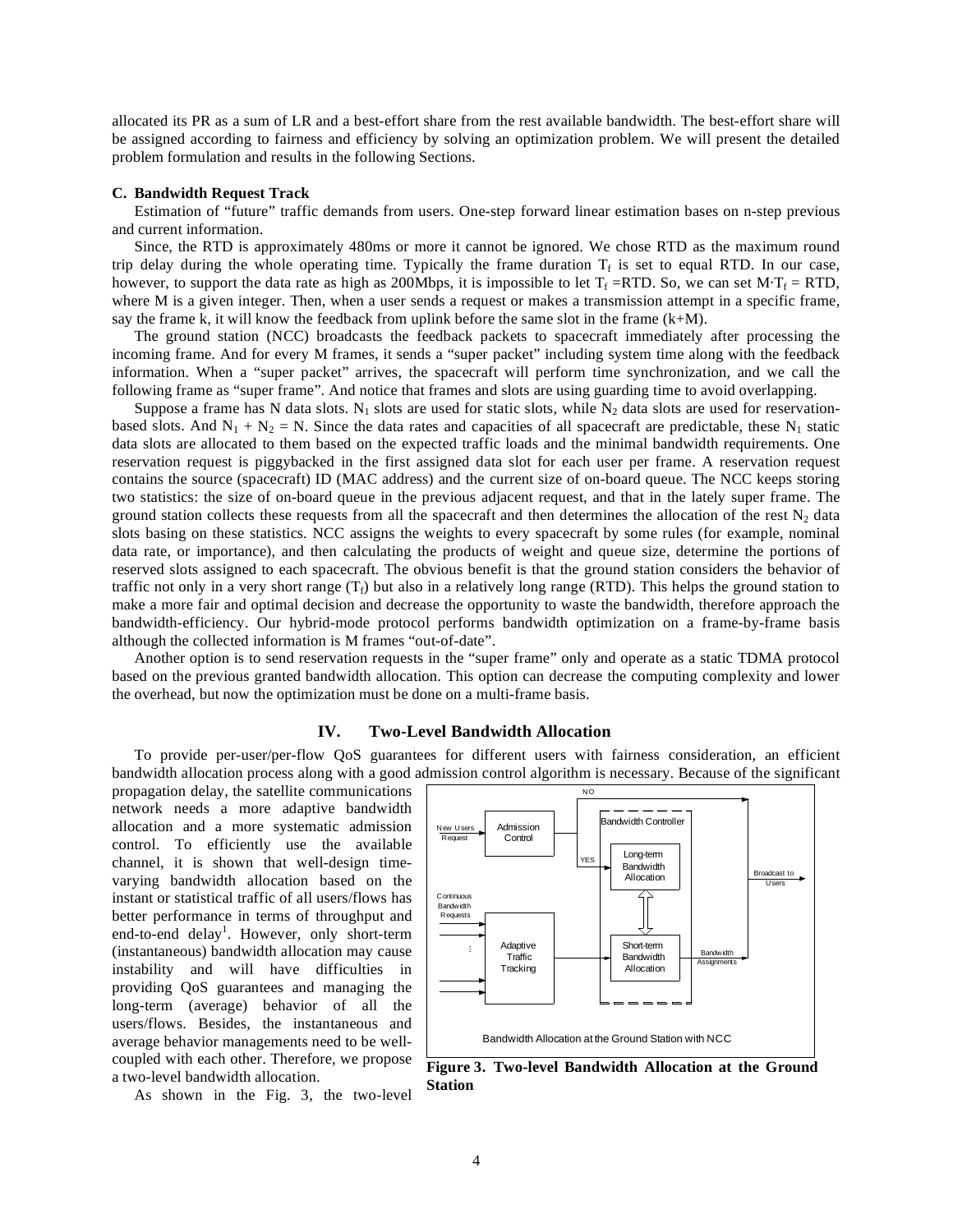bandwidth allocation is performed by the scheduler at the ground station with Network Control Center (NCC). To access the channel, a new user or new flow first sends a request to the scheduler. After performing the Access Control algorithm mentioned in Section III-B, the scheduler will broadcast its decision to the users. If the user/flow is accepted, a static initial bandwidth allocation is made by the long-term bandwidth allocator. Then the initial allocations will be delivered to the short-term bandwidth allocator as control parameters for the next-level scheduling. Under some other conditions, the long-term bandwidth allocation might be performed and updated to the next level. In the short-term scheduler, according to the continuous bandwidth requests from users/flows, the timevarying bandwidth allocation (or slots assignments) will be obtained and broadcasted. This is another reason why we use the triple request model, which gives us more control for the bandwidth management.

## **V. Long-Term Bandwidth Allocation**

As we mentioned earlier, to provide certain per-steam (and per-user) QoS guarantee, for access request from new stream (or new user), the central scheduler will perform the admission control algorithm to ensure the sum of the contracted bandwidths (rates) of all the users/flows is less than or equal to the targeted bandwidth of the broadband channel. The stream will be allocated its PR as a sum of LR and a best-effort share from the available bandwidth, according to fairness and efficiency by solving an optimization problem.

This long-term optimal bandwidth allocation will be conducted not only when a new user or new connection is requesting the admission to the broadband satellite communications network ("joining'), but also when an active user turns to be inactive or changes to another relay satellite ("leaving"). Also, it could be performed in a fixed or event-driven schedule. Here, long-term is referring to a relatively long time range compared with the dynamic bandwidth allocation, which is performed per frame or in multi-frame basis.

Our long-term optimization problem is derived from the Kelly's model<sup>2</sup>, so we will first briefly introduce the original framework in the following subsection, and then propose our formulation and solution thereafter.

## **A. Kelly's Model**

Consider a network with a set L of resources or links and a set I of users (or flows). Let  $B_l$  denote the finite capacity of link  $l \in L$ . Each user has a route r, which is a non-empty subset of L. Define a 0-1 matrix A, where  $A_{l,r}$  = 1 if  $l \in r$ , and  $A_{l,r} = 0$  otherwise. Suppose that if a rate (bandwidth)  $x_i$  is allocated to the user then  $U_i(x_i)$  represents its utility. Here, the utility  $U_i(x_i)$  is an increasing, strictly concave and continuously differentiable function of  $x_i$  over the range  $x_i \ge 0$  (i.e., a elastic traffic). Also, utilities are additive so that the aggregate utility of rate allocation  $x = (x_i)$  $i\in I$ ) is  $\sum_{i\in I} U_i(x_i)$ . Let  $B = (B_i, l \in L)$  and  $U = (U_i(\cdot), i\in I)$  and the rate-control optimization problem is formulated as follows:

SYSTEM (U, A, B):

$$
\max_{i \in I} \sum_{i \in I} U_i(x_i)
$$
  
 
$$
subj. \text{ to } Ax \leq B, x \geq 0.
$$
 (1)

From the convexity of the feasible region for *x* and the strict concavity of the logarithm function, it follows that the solution of (1) is unique and proportionally fair. In Ref.5, it is shown that the optimum solution associated with the logarithm utility function is also a Nash Bargaining Solution. We are interested in the proportional fairness or its variations because of its simpleness and popularity, although there are also other fairness criterions.

#### **B. Utility Functions Discussion**

In Kelly's model, there are no definitions for lower resource (LR) guarantee upper resource (UR) bound or targeted resource (TR). To formulate the optimum problem in our case, we need to modify the utility function and the constraints to incorporate all these parameters. For simpleness, we denote  $c = \text{LR}$ ,  $b = \text{UR}$ ,  $a = \text{TR}$ .

To investigate the alternative utility functions, consider a small feasible perturbation  $x = (x_i, i \in I) \rightarrow x + \delta x = (x_i +$  $\delta x_i$ , *i*C*I*) in (1). The optimal point *x* has the property that for any perturbation,

$$
\mathop{\Sigma}\limits_{i\in I}\, U'_i(x_i\,)\!\cdot \ddot{a} x_i\ \leq\ 0\,.
$$

To incorporate the minimum bandwidth c and also maintain the proportional fairness, we modify the utility function to log (*x*-*c*), for which the optimal point *x* has the property  $\sum_{i \in I} \frac{\partial x_i}{\partial x_i} / (x_i - c_i) \leq 0$  for any perturbation.

Consider the TR (or notation *a*), we want the optimal solution associated with the modified utility function has the following property: below its TR, the traffic source is very likely to get more bandwidth assignment if the price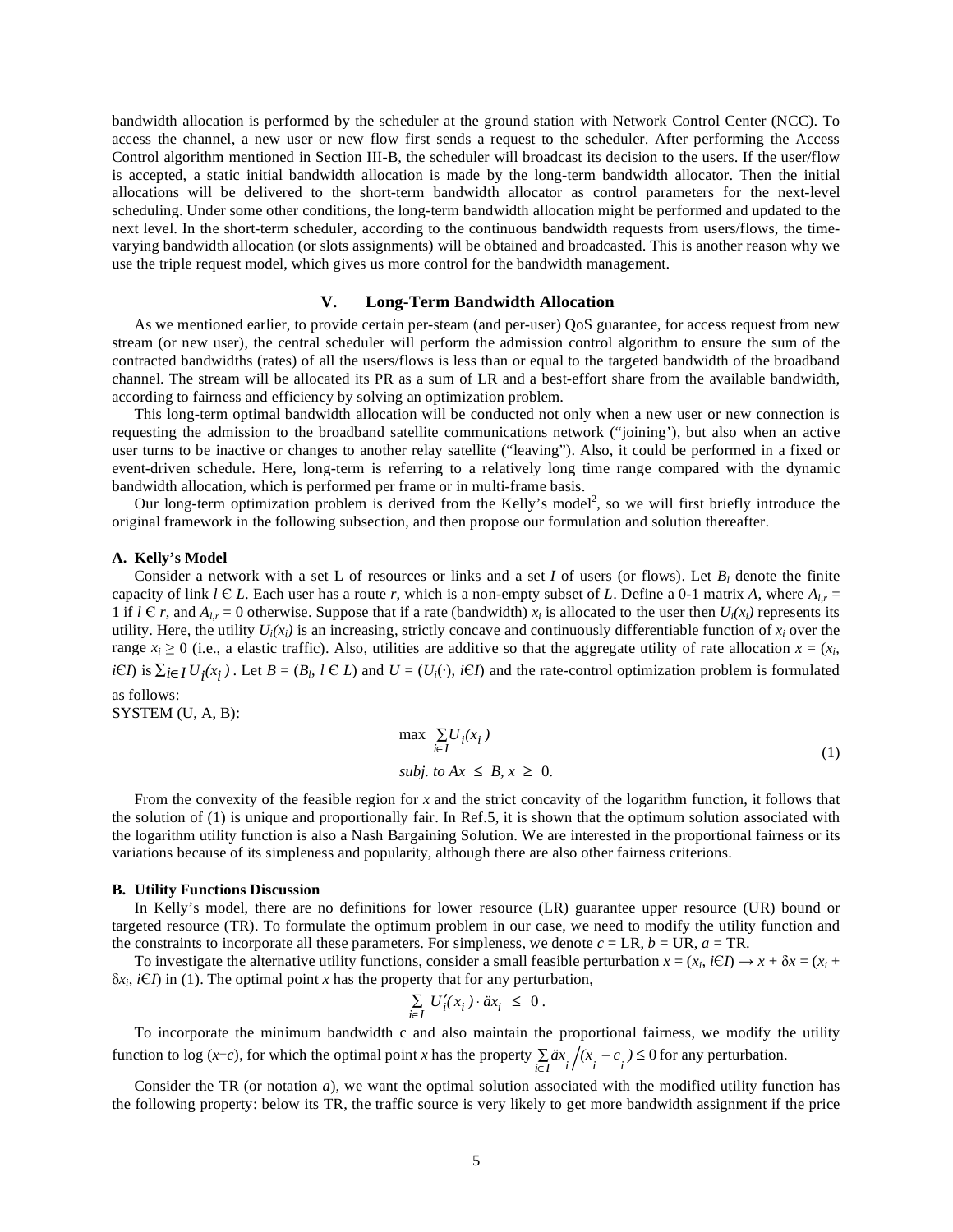is payable; while some way beyond the TR, more bandwidth assignment is not that in need any more considering the price. In other words, the TR is a measure to describe the start point of the turning zone for the tradeoff between the resource and the price. Considering the variations of logarithm functions, we list some candidates in Table 1, where

 $k, k > 0$ , is the desired attenuation parameter for the designated source. Note that the utility functions can be written as logarithmic functions. For example, the first one is

alternatively  $\log[(x-c) \cdot \exp(-(x-a)/k)]$ .

Recall that the utility function  $U(x)$  is an increasing, strictly concave and continuously differentiable function of *x* over the range  $x \in (c, b]$ for the elastic traffic. So, to keep the strict concavity, the second derivative of  $U(x)$  need to be negative, which is clearly correct except one point  $(x = a)$  for the 3<sup>rd</sup> candidate utility function. To keep the utility function to be increasing, the first derivative of  $U(x)$  is nonnegative over the range  $x \in \mathbb{C}$ (*c*, *b*], which leads to the regions specified in Table I respectively.

| U(x)                        | U'(x)               | U''(x)                         | Region            |
|-----------------------------|---------------------|--------------------------------|-------------------|
| $\log(x - c)$               | $1/(x-c)$           | $-1/(x-c)^2$                   | $k \geq b - c$    |
| $-(x-a)/k$                  | $-1/k$              |                                |                   |
| $\log(x - c)$               | $1/(x-c)$           | $-1/(x-c)^2$                   | $k \geq$          |
| $-(x-a)^2/k$                | $-2(x-a)/k$         | $-2/k$                         | $2(b - a)(b - c)$ |
| $\log(x - c)$<br>$- x-a /k$ | $1/(x-c)$<br>$-1/k$ | $-1/(x-c)^2$<br>except $x=a$ . | $k \geq b - c$    |

**Table 1. Comparison of Utility Functions** 

For detailed comparison with the above utility functions, we draw all of them and the truncated logarithm function in Fig. 4, with  $c = 1$ ,  $b = 8$ ,  $a = 6$ . As shown in Fig. 4, before the point  $x = a$ , the 2<sup>nd</sup> line is the most steep one among all the utility functions; while after the point  $x = a$ , it is the most flat one except the 3<sup>rd</sup> one. However, the  $3<sup>rd</sup>$  line is the least steep one before the point  $x = a$ . Therefore we take the  $2<sup>nd</sup>$  one, which is associated with the utility function

$$
\log[(x-c)\cdot \exp(-(x-a)/k)]=\log(x-c)-(x-a)/k.
$$

Also note that after the point  $x = a$ , the 2<sup>nd</sup> line and the 4<sup>th</sup> line coincide with each other.



 $1^{st}$  :  $log(x-c)$ ,  $2^{nd}$ :  $log(x-c)-(x-a)/k$ ,  $3^{rd}$ :  $log(x-c)-(x-a)^{2}/k$ ,  $4^{th}$ :  $log(x-c)-|x-a|/k$ .

## **C. Problem Formulation**

In this section, we will use the chosen utility function in the previous section to formulate the long-term static centralized bandwidth allocation problem. Consider *N* users or flows and *L* links or nodes in a network compete with each other for use of the broadband channel. In the following discussion, we will generally use users to refer to users or flows. Each user is associated with a minimum bandwidth LR to be guaranteed by the network, maximum bandwidth UR and targeted bandwidth TR. According to the framework presented in the previous Sections, the feasible rate vector space *X* is decided by the finite capacity *B* and the triple parameters of the users, and could be defined as: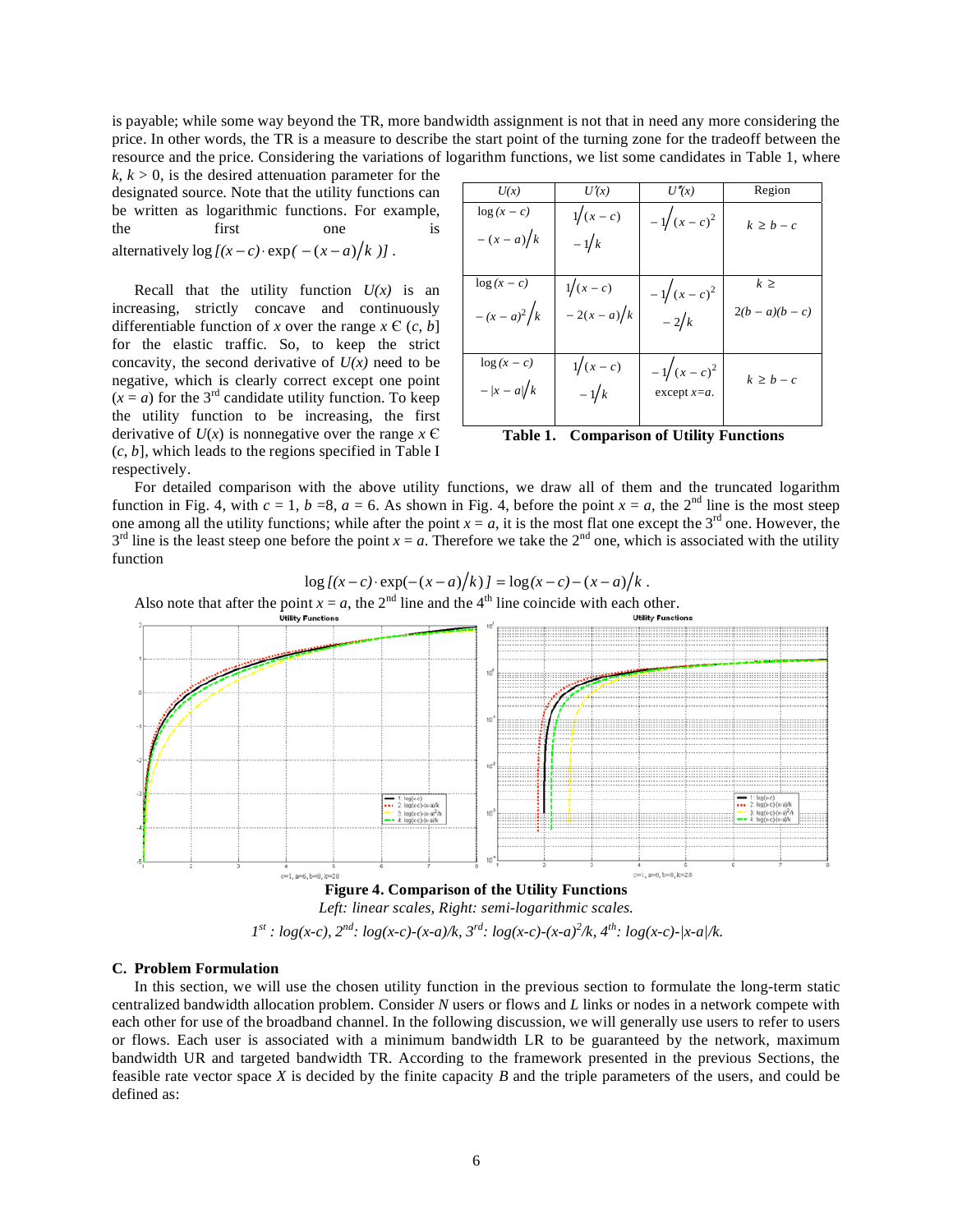$$
X = \left\{ x : x \in R^N, x \ge LR, x \le UR \text{ and } Ax \le B \right\}.
$$

Where  $LR = [LR_1, LR_2, ..., LR_N]^T$  is the vector of lower resource requests of N users,  $UR = [UR_1, UR_2, ..., UR_N]$  is the vector of upper resource requests of N users, and A is the  $L \times N$  0-1 matrix and B is the vector defined before. Recall that for simplicity we will use *c*, *a*, *b* to denote LR, TR, UR in the equations respectively.

We make an assumption that the available bandwidth for each node is greater than the sum of the LRs in the same node. If for one specific node this assumption does not hold, the long-term bandwidth allocation problem is trivial, i.e., *x* = LR. We are only interested in the subset of nodes for which the assumption holds in the network. So our assumption is reasonable. Now with our assumption, the feasible rate vector space *X* is:

$$
X = \left\{ x : x \in \mathbb{R}^N, x > LR, x \leq UR \text{ and } Ax \leq B \right\}
$$

and has at least one nonempty interior point.

Now we can formulate our centralized bandwidth allocation problem as follows:

$$
\max \sum_{i=1}^{N} [m_i \cdot \log(x_i - c_i) - \frac{x_i - a_i}{k_i}]
$$
  
\n*subj. to:*  $x_i \ge c_i, x_i \le b_i$   
\n $Ax \le B$   
\n $i = 1, 2, ..., N$  (2)

With assumption:  $Ax_c < B$ , where  $x_c = [c_1, c_2, ..., c_N]^T$ . Because that the concave and injective properties are invariable under the mapping of the logarithm function<sup>5</sup>, the objective function in (2) is equivalent to the following one:

$$
\max \ \prod_{i=1}^{N} (x_i - c_i)^{m_i} \cdot \ \exp(-\frac{x_i - a_i}{k_i}).
$$

In the problem,  $m_i$  is the weight for the source  $i$ ,  $x_i$  is the allocated bandwidth for the source  $i$ ,  $c_i$  is the minimum bandwidth for the source *i*,  $a_i$  is the targeted bandwidth for the source *i*,  $b_i$  is the maximum bandwidth for the source  $i, k_i$  is the desired attenuation parameter for the source  $i$ , and  $A, B$  represent the other constraints for the capacity.

Before solving the problem, we will first investigate the objective function, or namely our chosen utility function. According to the discussion previously, the optimal point *x* of the above problem has the property that for any perturbation, when  $m_i = 1$ ,

$$
\sum_{i\in I}\ddot{a}x_i\Big/(x_i-c_i)\leq \sum_{i\in I}\ddot{a}x_i\Big/k_i\;,
$$

which is similar as the proportional fairness. Then nearby the optimum point, the aggregation of the relative changes of all the sources will be upper-bounded, although not zero. We call it "pseudo-proportional fairness". When  $(k_i, i\in I)$ are large enough, the upper bound will be small, even close to zero. We will see this property is well-coupled with the short-term time-varying bandwidth allocation in section VI.

#### **D. Problem Solution**

Under our assumptions, the feasible rate vector space *X* has nonempty interior, and the chosen utility function is an increasing, strictly concave and continuously differentiable function of *x* over the designated range. Then clearly, in (2), the objective function is increasing, strictly concave and continuously differentiable, and the constraints are linear. Therefore, the first-order Kuhn-Tucker conditions are the sufficient and necessary conditions for optimality.<sup>11</sup>

Now we consider the Lagrangian form:

$$
L(x, \lambda, \beta, \mu) = \sum_{i=1}^{N} [m_i \cdot \log(x_i - c_i) - (x_i - a_i)]k_i \ I - \sum_{i=1}^{N} e_i (c_i - x_i) - \sum_{i=1}^{N} \hat{a}_i (x_i - b_i) - \sum_{l=1}^{L} \hat{i}_l [(Ax_l - B_l],
$$

*N*

*N*

$$
x_i \geq 0, \, \ddot{e}_i \geq 0, \, \hat{a}_i \geq 0, \, \dot{\imath}_i \geq 0, \, i = 1, \, ..., \, N,
$$

where  $\lambda_i$ ,  $\mu_i$ ,  $\beta_i$ ,  $i=1, ..., N$ , are slack variables associated with LRs, URs and capacity constraints.

And by considering the sufficient and necessary conditions under our assumptions, we obtain the unique solution as follows: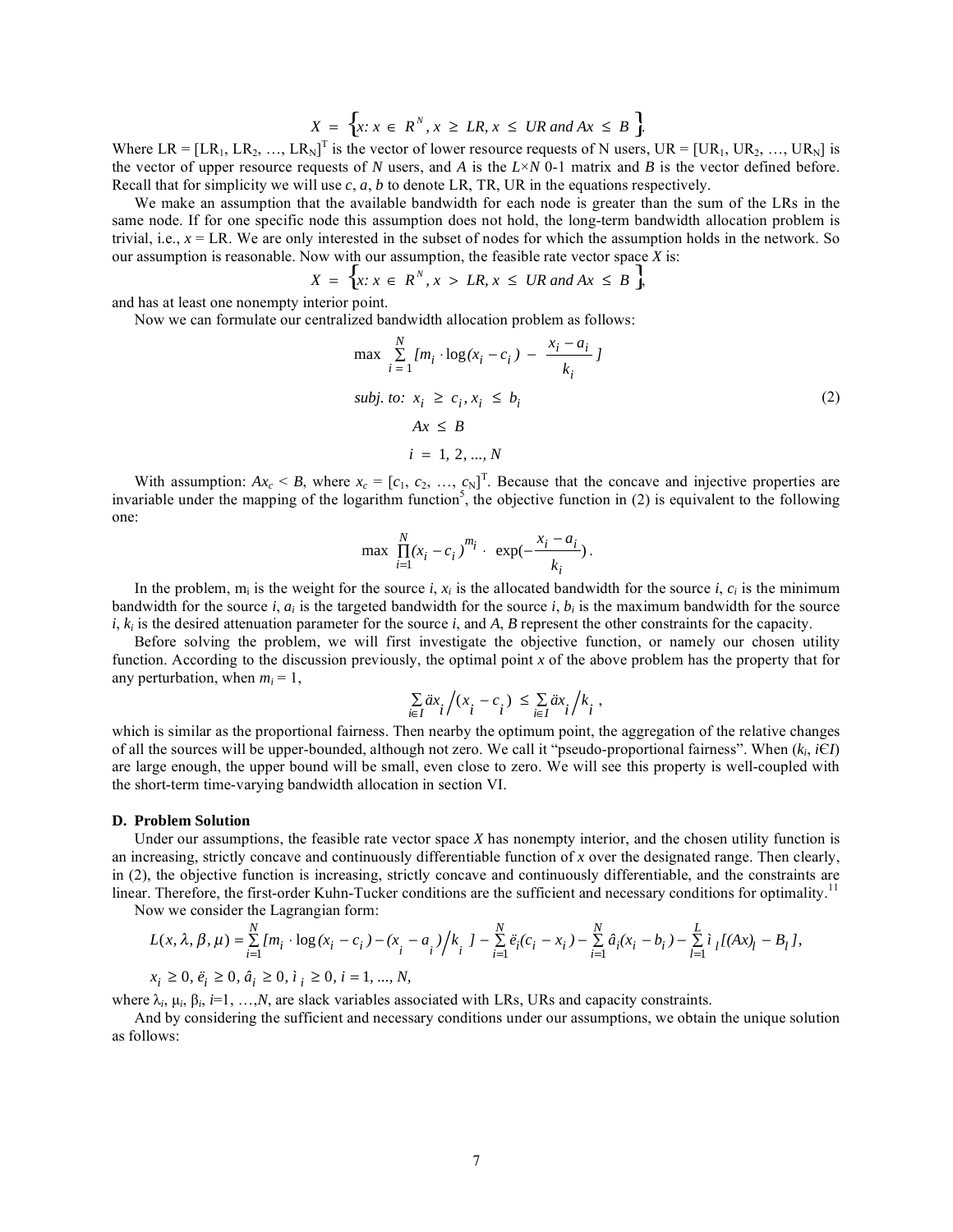$$
\forall i = 1, ..., N, \quad \forall l = 1, ..., L,
$$
  

$$
x_i = c_i + \min \left[ (b_i - c_i), \frac{m_i}{\frac{1}{k_i} + \sum_{l=1}^{L} i_l A_{l,i}} \right]
$$
  

$$
Ax \le B, (Ax - B)_l \cdot i_l = 0, i_l \ge 0.
$$
  
(3)

We have several useful remarks for the obtained optimal solution:

- 1. The Lagrange multiplier  $\mu_l$  is the implied cost of unit flow through link *l*, or the shadow price of additional unit capacity for link *l*.
- 2. For one specific user, the assigned bandwidth is explicitly dependent of the link costs and its own parameters, while implicitly dependent of the users in other nodes.
- 3.  $m_i$  is the weight for the user *i*. The user with higher  $m_i$  has better opportunity to get more bandwidth than the user with lower one in the same node.
- 4. *k<sub>i</sub>* is the desired attenuation parameter for the source *i*. Assume that *k* is proportional to  $(a-c)$  and  $(b-c)$ , while

inversely proportional to *(b-a)*, then we have that  $k \propto$   $\frac{d^2y}{dx^2}$  (*b - c*)  $k \propto \frac{a-c}{b-a} (b-c)$ . Again, the user with higher  $k_i$  has better

opportunity to get more bandwidth than the user with lower one.

From the discussions above, we see that our framework has one more parameter (TR) which models the turning point of user's request. And by increasing the utility function before TR while decreasing it after TR, we make the bandwidth allocation more reasonably among all the users/flows while maintaining similar property as proportional fairness. At the same time, the importance of TR is modeled by *ki*. With higher *ki*, the effect of TR on our framework is smaller.

Now consider the asymptotic property of *ki*, and the relation between our model and the model associated with proportional fairness.

Recall that  $k_i \ge b_i - c_i$ ,  $\forall i = 1,..., N$ . As all  $k_i$  go to  $\infty$ , it follows that our objective function

$$
\max \sum_{i=1}^{N} [m_i \cdot \log(x_i - c_i) - (x_i - a_i) / k_i]
$$
  

$$
\rightarrow \max \sum_{i=1}^{N} [m_i \cdot \log(x_i - c_i)],
$$

which is exactly the one with proportional fairness discussed in Ref.2 and Ref.5 when  $m_i = 1$ . As a result, our optimal solution here is exactly the one in Ref.5 as all  $k_i$  go to  $\infty$ . Also, with  $k_i$  increasing, the attenuation for the source *i* is decreased, and then the possibility for the source *i* to get more bandwidth after certain point is increased. This just shows the relation between our model associated with pseudo-proportional fairness with the model associated with proportional fairness.

## **VI. Dynamic Bandwidth Allocation**

In this section we formulate the general time-varying dynamic bandwidth allocation problem for slotted TDMA protocol in space communications network based on the parameters determined by the long-term bandwidth allocation, and then find its solution, which would be used in our proposed hybrid TDMA protocol.

#### **E. Model Description**

The multiple-access scheme in the downlink channel is based on TDMA protocol. The frame with duration  $T_f$ consists of control slots and data slots. Let *M* denote the complete set of all MS, and  $M_a$  denote the set of active MS (i.e. the spacecraft with generating traffic). MS  $k \in M_a$  sends a bandwidth request (BR) packet to the scheduler in the central ground station. There are two different levels of scheduling for dynamic bandwidth allocation: burst-level scheduling and packet-level scheduling. For burst-level scheduling, the central ground station performs the scheduling only once during each frame and allocates timeslots to a stream within a frame in a contiguous fashion. While for packet-level scheduling, the scheduling is performed during each timeslot and one timeslot is assigned at a time. Here we consider burst-level scheduling only. According to all the BR packets, the scheduler generates a bandwidth allocation table (BAT) and sends it back to all the MS in the set *Ma*. Then each active MS knows its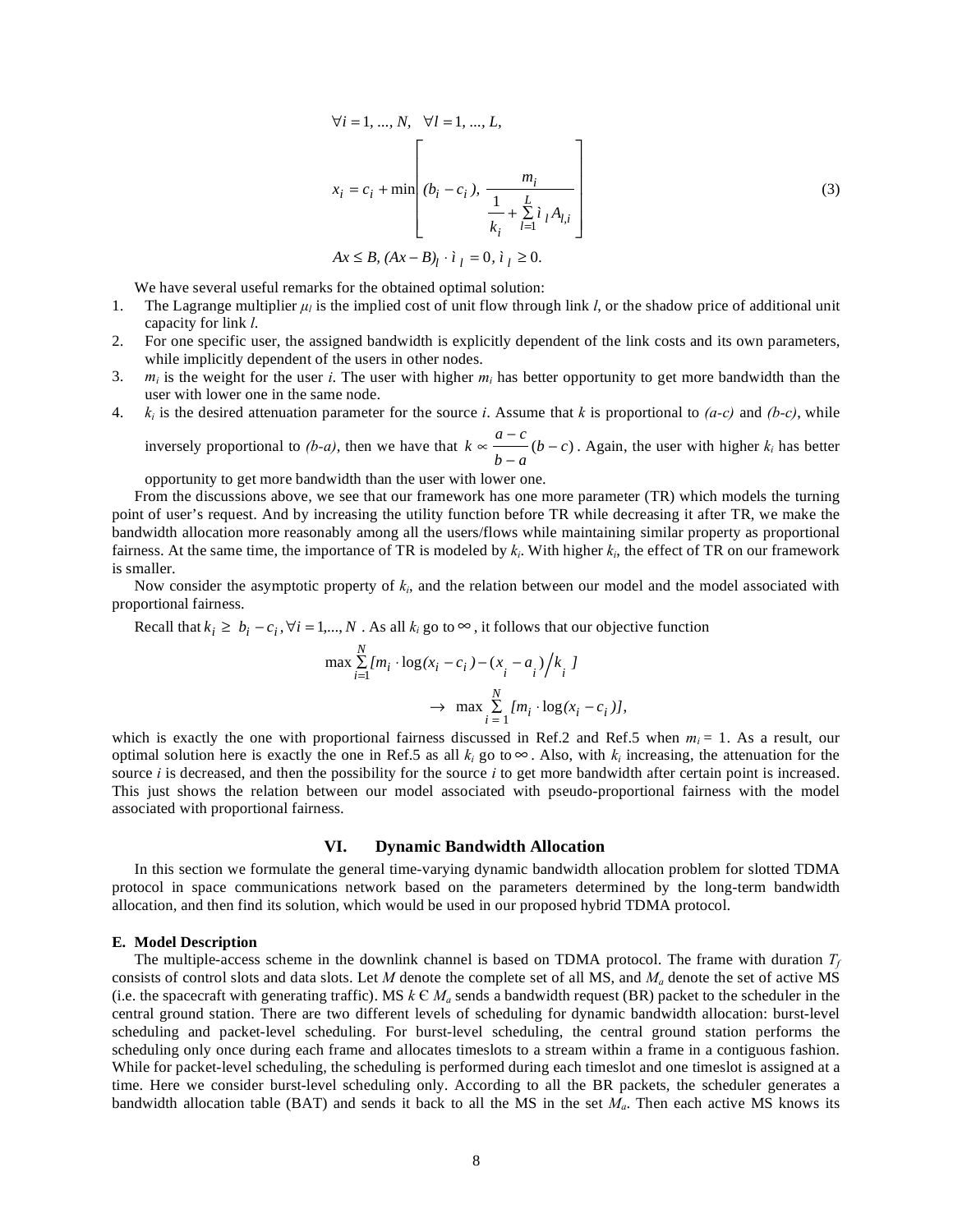assigned timeslots after reading the BAT. A BAT contains several information fields such as User\_ID, First\_slot, and Last slot. User ID field defines the identifier of the MS. First Slot and Last Slot give the number of the first and last timeslot assigned to this specific MS respectively.

#### **F. Problem Definition**

The resources to be assigned in our TDMA downlink channel are the total available data slots. Let *N* denote the number of the total available data slots. Here we focus on the optimal scheduling problem for assigning the *N* timeslots for all the active MS. The MS now present the different streams on-board itself.

We consider the penalty weights  $v_{kl}$ ,  $k \in M_a$ , *lCC* for the service class *l* of the MS *k* to reflect the QoS and different requirements in our optimal scheduling problem. The penalty weights are determined by the QoS, average waiting time and the amount of waiting packets in queues.

For different slots assignment, the total penalty can be calculated with the definition of these penalty weights and the utility function. Our objective for the optimal scheduling is to find the solution for minimizing the total penalty. It is very convenient to change the penalty weights and utility function to achieve different optimization problems.

## **G. Input Parameters and Utility Function**

Every time before making the BAT, the scheduler collects the updated information including the number of MS (*M*) and active MS (*Ma*), the bandwidth demands (*D*) of active MS and those for calculating the penalty weights. To present the different types of generating traffic, we let C denote the set of service classes. Thus, *D* is a two dimension matrix  $\{D_{kl}\}\$ ,  $k\in M_a$ ,  $l\in\mathbb{C}$ . The demands  $(D)$  could be directly given by the MS or estimated by the collected information from the MS. The latter is more practical while more complicate since an estimation step is must. The PR, i.e.,  $(x_i, i = 1, ..., N)$ , are used as parameters for estimation. We will discuss this later.

We use a matrix  $s = \{s_{kl}\}\$ to denote the amount of assigned data slots for service class *lCC* of the MS  $k \in M_a$ . Therefore, the throughput for MS *k* is:

$$
\sum_{l \in C} s_{kl}
$$

We use the proportional utility function with the proportion of 1.

## **H. Problem Formulation**

Minimize 
$$
\sum_{k \in M_d} \sum_{l \in C} i_{kl} (D_{kl} - s_{kl})^+
$$
  
\nsubject to:  
\n
$$
s_{kl} \le \min(U_{kl}, D_{kl}), \qquad k \in M_a, l \in C
$$
  
\n
$$
s_{kl} \ge L_{kl}, \qquad k \in M_a, l \in C
$$
  
\n
$$
\sum_{k \in M_d} \sum_{l \in C} s_{kl} \le N,
$$
  
\n
$$
\forall s_{kl} \in \{0, 1, 2, ..., N\}
$$
 (4)

If a MS requests more timeslots than the available data slots which can be assigned to it, only a portion of its request slots will be actually admitted and the residual packets must wait for the next scheduling. Let  $U_{kl}$  and  $L_{kl}$ denote the upper bound and lower bound of capacity for the service class *lCC* of MS  $k \in M_a$ , respectively. The LR and UR from the user via long-term bandwidth could be used directly here. Some mappings from LR and UR are also allowed. The PR, i.e.,  $(x_i, i = 1, ..., N)$ , are used as parameters for bounded assignment. The upper bound of waiting time (delay) for the service class *lCC* of MS  $k \in M_a$  is set and used in the decision of penalty weights to guarantee the maximum delay if necessary.

#### **I. Problem Solution**

The solution for this linear problem can be found by these steps:

- 1. *Sorting*: Sort the penalty matrix  $\{v_{kl}\}\$ and re-list them in a vector *V* in the descending order.
- 2. *Lower Bound assignment*: Determine the number of data slots for the active MS to satisfy the lower bound requirements.
- 3. *Additional Amount assignment*: After 2nd step, assign the available slots to the active MS according to their order in the vector *V* until the demand or upper bound is fulfilled.
- 4. *Final assignment*: Allocate timeslots to each stream within a frame in a contiguous fashion.
- 5. *Create the BAT*.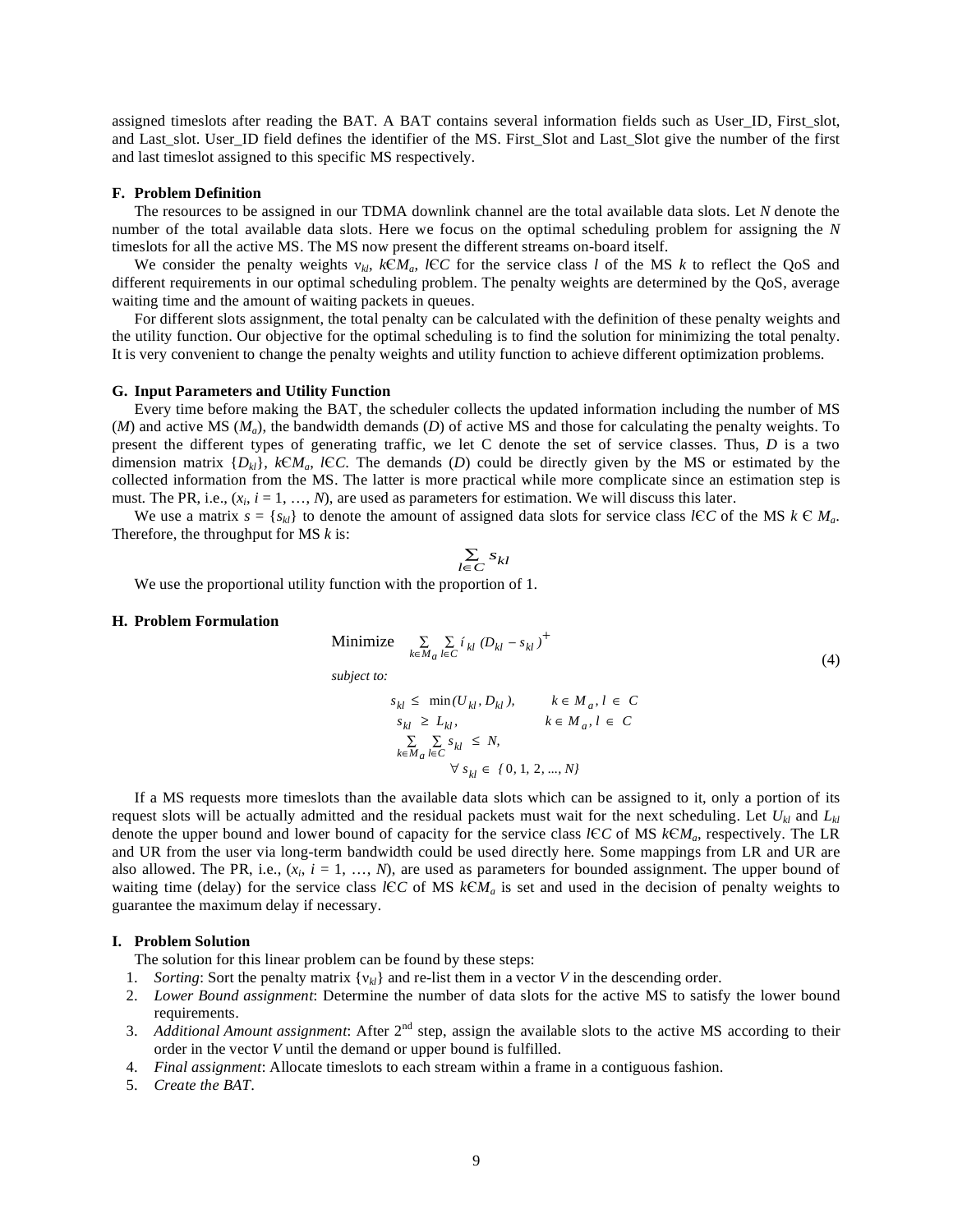Our problem formulation is based on two assumptions: 1). The demands  $D_{kl}$ , upper bounds  $U_{kl}$  and lower bounds  $L_{kl}$  are known or could be determined by the scheduler. 2). The penalty weights  $v_{kl}$  are very important and distinct. Another concern is that our problem should consider the multi-frame condition in the space communications network with long propagation delay.

We make some improvements for allowing for these concerns. Usually the  $U_{kl}$  and  $L_{kl}$  can be assigned according to the service requirements of the streams and the practical condition of the whole channel, and can be viewed as two adjustable parameters. Let  $t_0$  and  $t$  denote the time the request was created in the MS and processed in the scheduler respectively. Between  $t_0$  and  $t$ , the total assigned timeslots for the service class  $l$  of the MS  $k$  is called "credit" and denoted by  $C_{tkl}(t_0, t)$ . Similarly, the total incoming packets between  $t_0$  and  $t$  plus the number of packets in queue at time  $t_0$  for the service class *l* of the MS *k* is called "debit" and denoted by  $Dt_k(t_0, t)$ . Then, the "balance", which is  $[Dt_{kl}(t_0, t) - Ct_{kl}(t_0, t)]^+$ , is a very practical determination of the demand  $D_{kl}$ . The cumulative bandwidth assignment for one user is upper-bounded by its  $(TR \times frames + U)$  and lower-bounded by its  $(TR \times frames - L)$ . Notice that it considers the multi-frame condition for the long propagation delay. The penalty weights  $v_{kl}$  are assigned discrete values based on the relations between the "balance" and some prescribed thresholds. When  $v_{kl}$  of some streams are same, the calculated demands  $D_{kl}$  are used to determine their order in the first step.

## **VII. Configuration and Simulation Results**

#### **A. Network Configuration**

We use OPNET to model the MAC protocol and network scenario. Once again, we do not consider the issue of handover; therefore will use only one relay satellite. And for simplification, we only consider the spacecraft in the coverage of a relay satellite in the current location of TDRS\_EAST [longitude of 319 degree, latitude of 0 degree, and altitude of 35,787 km]. And we consider four LEOs in its coverage zone: TERRA, LEO2, LEO3 and LEO4, which have the altitude range of 701-716 km. The White Sands Ground Terminal (WSGT) is located at longitude of -106 degrees west, latitude of 34.5 degree.

Because the number of LEOs in the coverage zone is predictable, we can determine the length of frame and time slot in advance. The calculated RTD is more than 0.66 seconds. We set  $M \cdot T_f = 0.68$  seconds according to the analysis in the previous Section. We set the number of data slots per frame as 64 ( $N = 64$ ). The data rate of 200Mbps is assumed to be supported by this common link. However, to simplify the simulation, we do the following transformation: lower the channel capacity to 2Mbps and accordingly take 1/100 of data rate of all spacecraft. For example, the peak data rate of TERRA is taken as 1.08Mbps. Therefore, by combining these parameters and the length of source packet (512 bytes), we set M=5, and get  $T_f = 0.1372$  sec. Consider the use of guarding time, we can assume the downlink channel as an error-free TDMA common link.

We are particularly interested in the system throughput, defined as the total amount of traffic arrived at the ground station in a given unit of time. This measure, in a sense, provides an indicator of the level of bandwidthefficiency. Another performance of interest is end-to-end (ETE) delay. By ETE delay of a packet, we mean the time interval between its generation on-board in the spacecraft and its arrival at the ground station. For our hybrid-mode TDMA, in the initial phase, the ETE delay includes the reservation delay, which is more than twice the propagation delay. However, once the system is stable, the packet may not endure this type of long delay by using the allocated data slots.

We assume that the network traffic is diverse, i.e., the traffic loads are unevenly distributed among the spacecraft. Also, as mentioned earlier, the source traffic generating rate in a specific spacecraft varies considerably. Those properties match the unpredictable and dynamic traffic pattern in this environment. There would be times when spacecraft could be completely inactive for a period of time, and an adaptive protocol would be capable to accommodate that. In practice, the inactive spacecraft can notify the ground station of this special status by sending a "negative" reservation request, i.e., set a negative number in the field of queue size. Then the ground station will exclude the assignment of reservation slots to this inactive spacecraft, and free all the reservation slots assigned to it before, except the statically assigned data slots. This may improve the bandwidth-efficiency by assigning the waste slots to the active spacecraft.

#### **B. Simulation Results**

Our simulation is run for several minutes to reach steady-state. We try to adjust the simulation time to take within the limit of having the spacecraft inside the common coverage zone under one TDRS relay satellite is limited. Note that the spacecraft are orbiting rapidly (typically their orbit periods are around 95 minutes). Also note that these LEOs have an altitude range of 701-716 km. The propagation delay would vary from 0.24s to 0.30s. The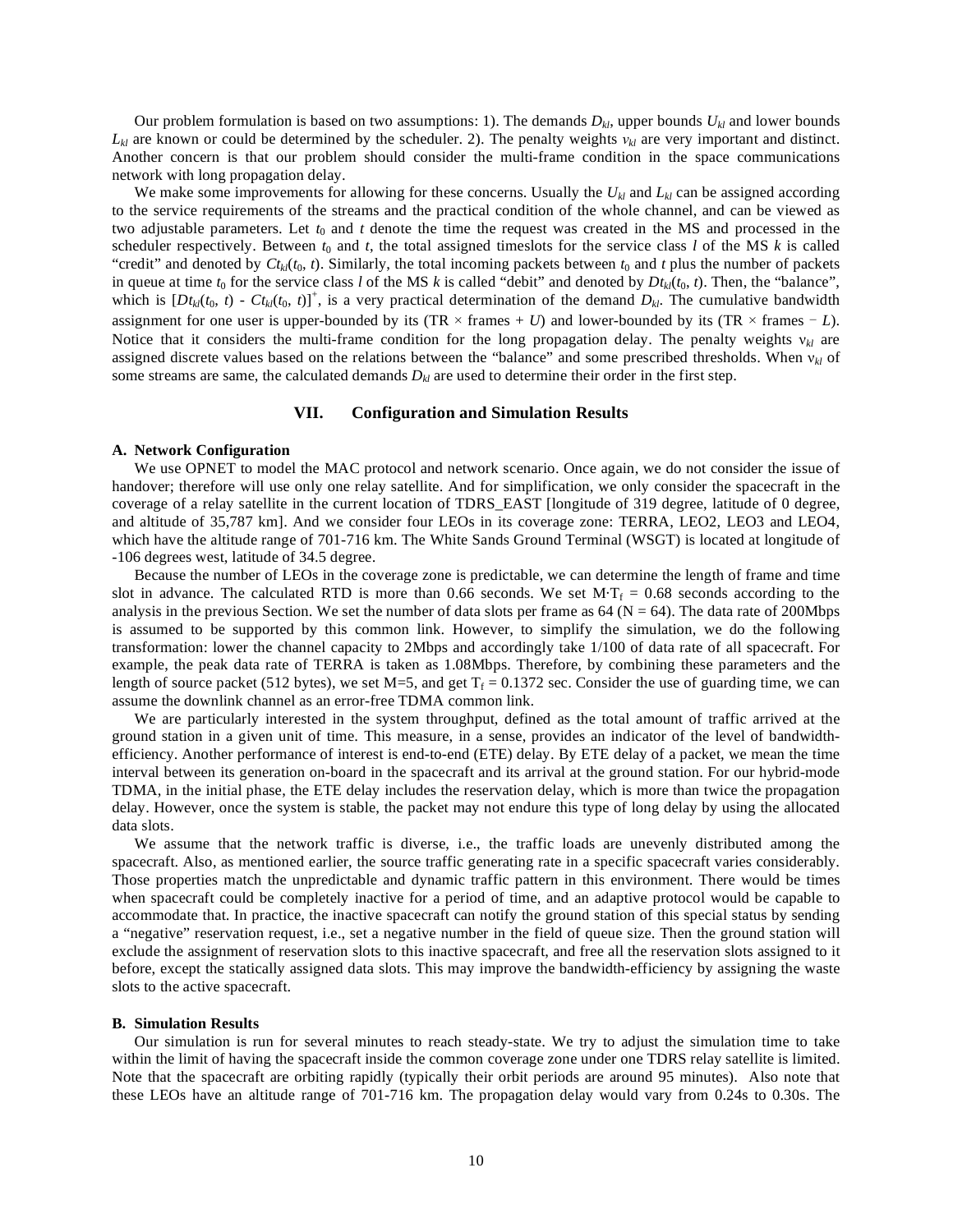variation of the propagation could be 0.06s, almost half the length of one frame. More detailed discussion on the time-varying propagation delay is in Ref.1.

We first present the performance of our hybrid protocol under unevenly distributed traffic load. Then the ETE-delay and successful throughput performances of a conventional (static) TDMA solution will be compared with this protocol. As shown in Fig.5, the ETE delay is ranging from 0.26 seconds to less than 0.5 seconds under different traffic loads with different numbers of active spacecraft. Considering the large propagation delay and the large variation of it because of the spacecraft mobility, this is very good. A major portion of the ETE delay in this case is introduced by the error of time synchronization. Suppose when the spacecraft has packets to transmit, it will calculate the propagation delay, say  $t_1$ , and determine whether it owns the current data slot (or control slot). If the answer is yes then it sends the packet, otherwise it determines the time for its data slot, say t. However, at time t, the propagation delay is  $t_2$ , not  $t_1$ . The direct result is that the spacecraft misses its data slot. And when the packets are delayed inappropriately in the spacecraft, the ETE delay and the throughput would be affected obviously. From Fig.5, we can obviously see that, the less active spacecraft we have, the better performance the protocol will have.

Now we fix the ratio of expectations of traffic loads of four users (spacecraft) as 3:2:2:1, and study the performance of our hybrid protocol in terms of ETE delay, successful throughput and the fairness under this special scenario. As shown in Fig.6, the hybrid protocol outperforms the fixed TDMA in terms of ETE delay and successful throughput. This is because the hybrid protocol can utilize the data slots once belonging to the inactive spacecraft or spacecraft at low data rate in a short range, while in the fixed TDMA, these data slots are just wasted. Another reason is that in the hybrid protocol, the data slots are dynamically assigned based on the behavior of their traffic, and therefore achieve the better bandwidth utilization. The more bursty and unpredictable the traffic sources are, the more the hybrid protocol will outperform a fixed TDMA solution.

To study the (long-term) fairness among all the users, the successful average throughputs of the total channel and every individual user are shown in Fig.7. As we can see, although obviously the proportional fairness is not achieved, the pseudo-proportional fairness is obtained in some sense. In other words, the average share of the channel for every user is close to its proportional portion according to the expectations of traffic loads of four users, i.e., 3/8, 2/8, 2/8 and 1/8 respectively. Since we use the order of the users to



**Figure 5. ETE Delay of Hybrid Protocol** 



**Figure 6. ETE Delay v.s. Throughput** 



**Figure 7. Fairness among Users**